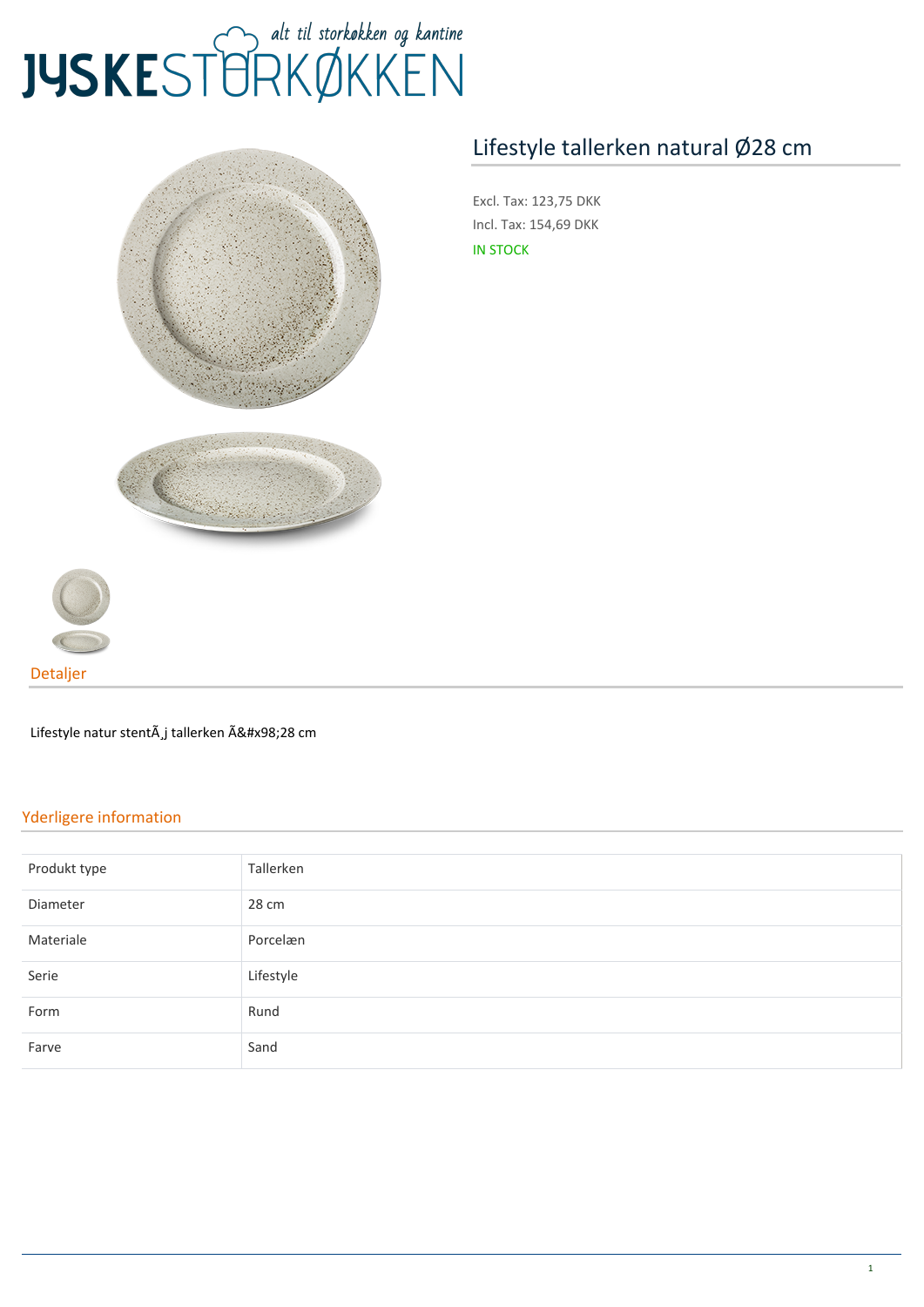## **Relaterede produkter**



**Excl. Tax:** 111,25 DKK **Incl. Tax:** 139,06 DKK

**Excl. Tax:** 86,25 DKK **Incl. Tax:** 107,81 DKK

**Excl. Tax:** 142,50 DKK **Incl. Tax:** 178,13 DKK

**Excl. Tax:** 148,75 DKK **Incl. Tax:** 185,94 DKK